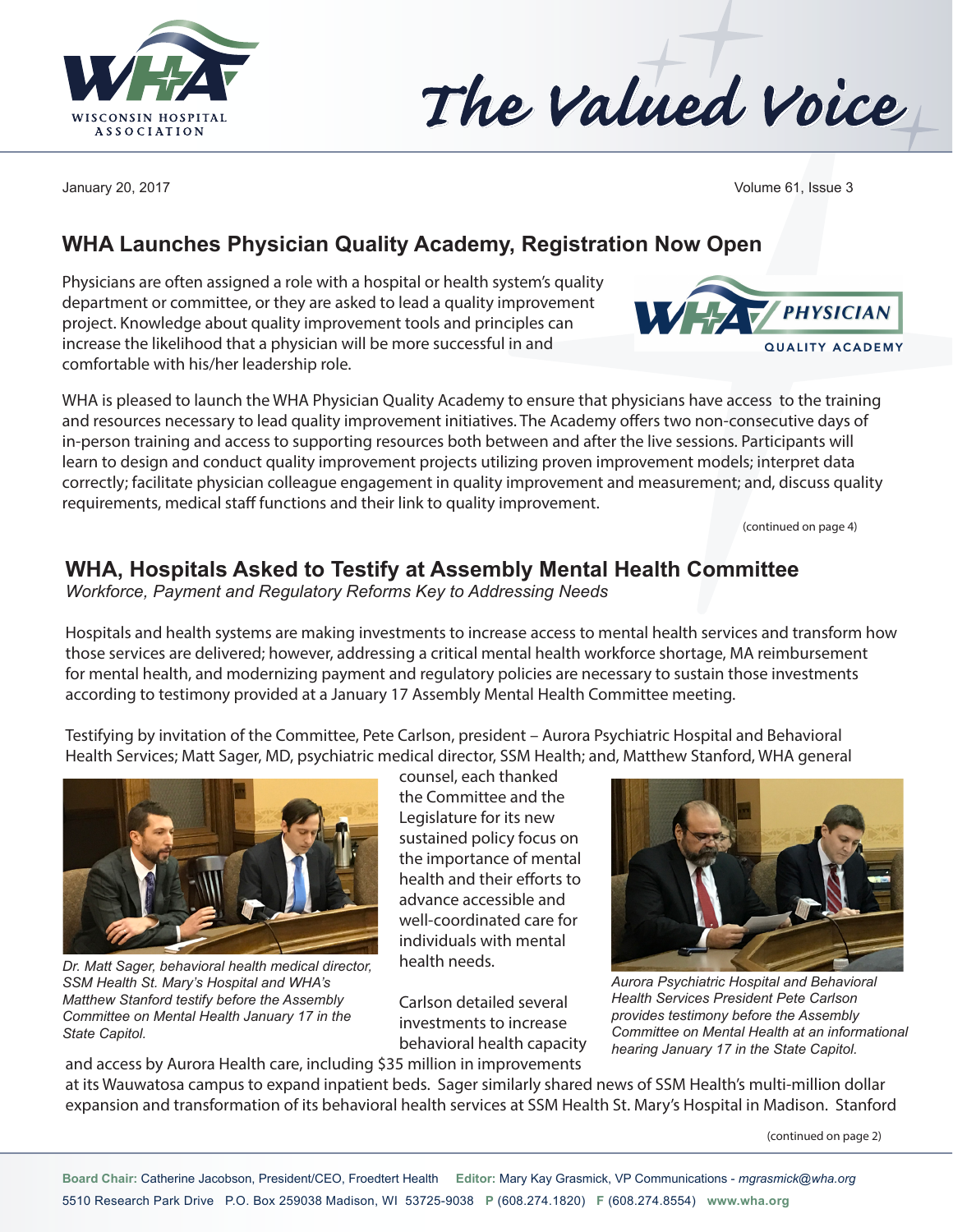#### **Cont'd. from page 1 . . .WHA, Hospitals Asked to Testify at Assembly Mental Health Committee**

said other hospitals and health systems across Wisconsin have also recently made or are making investments to improve access to behavioral health services.

But while capacity is being increased, "the need for mental and substance abuse treatment continues to greatly outpace access to such services," said Carlson. To address that need, Carlson, Sager and Stanford emphasized the need to address mental health workforce shortages and payment and regulatory reform.

"Unless Wisconsin addresses the shortage of psychiatrists and other mental health professionals, Wisconsin faces a future of declining accessibility of mental health services caused by a lack of workforce to meet the patient demand," stated Stanford. "WHA encourages the Legislature to continue to identify opportunities for the Legislature to address this shortage and looks forward to working to implement potential solutions with the Committee."

Stanford also called on the Committee to continue to explore new care delivery policy and payment reforms that can encourage greater patient access to modern mental health care delivery models. He said that regulatory and reimbursement policy is lagging behind the care delivery practices being encouraged, particularly regarding care coordination and integration of mental health services with physical health services.

Carlson specifically highlighted last year's Behavioral Health Care Coordination Pilot bill signed into law in February 2016 - though implementation has not yet begun by DHS - as an example of a Medicaid payment reform that changes from "a fee-for-service-based delivery model that focuses on 'sick' patients to one that is value-based and focuses on prevention of illness." He highlighted a care coordination model at Aurora Sinai Medical Center that has resulted in a 30-50 percent drop in ED visits and a corresponding \$4 million reduction in charges.

 "We believe that these results provide an example that could be replicated to help alleviate state budget constraints and lead to better patient outcomes," said Carlson. "We look forward to the implementation of the behavioral health pilot by DHS."

Other groups at the hearing similarly expressed the need to review Wisconsin regulations, particularly regulations governing outpatient mental health clinics. Gregory Jurenec, representing the Wisconsin Psychology Association called for the Committee to eliminate what he described as an unnecessary and burdensome certification requirement for outpatient mental health clinics that is redundant with the professional licensure requirements of the psychiatrists, psychologists and therapists that provide services in those clinics.

"WHA echoes the concerns raised by the Wisconsin Psychology Association that Wisconsin's outpatient mental health certification rule has become outdated and is a barrier to access," says Stanford. "Revisiting DHS's outpatient mental certification rule is a key priority for Medicaid reform identified last fall by WHA's Medicaid Advisory Work Group."

Other issues highlighted by WHA included the need for targeted emergency detention clarifications and that WHA looks forward to working with the Committee this year to provide such new clarification. Stanford also provided an update on the WHA Information Center's successful launch of the statewide voluntary inpatient psychiatric bed locator system that makes it easier for emergency departments to identify bed availability for patients in need of inpatient psychiatric treatment. He said since the inception of the program, it has generated nearly 2,000 queries by emergency departments.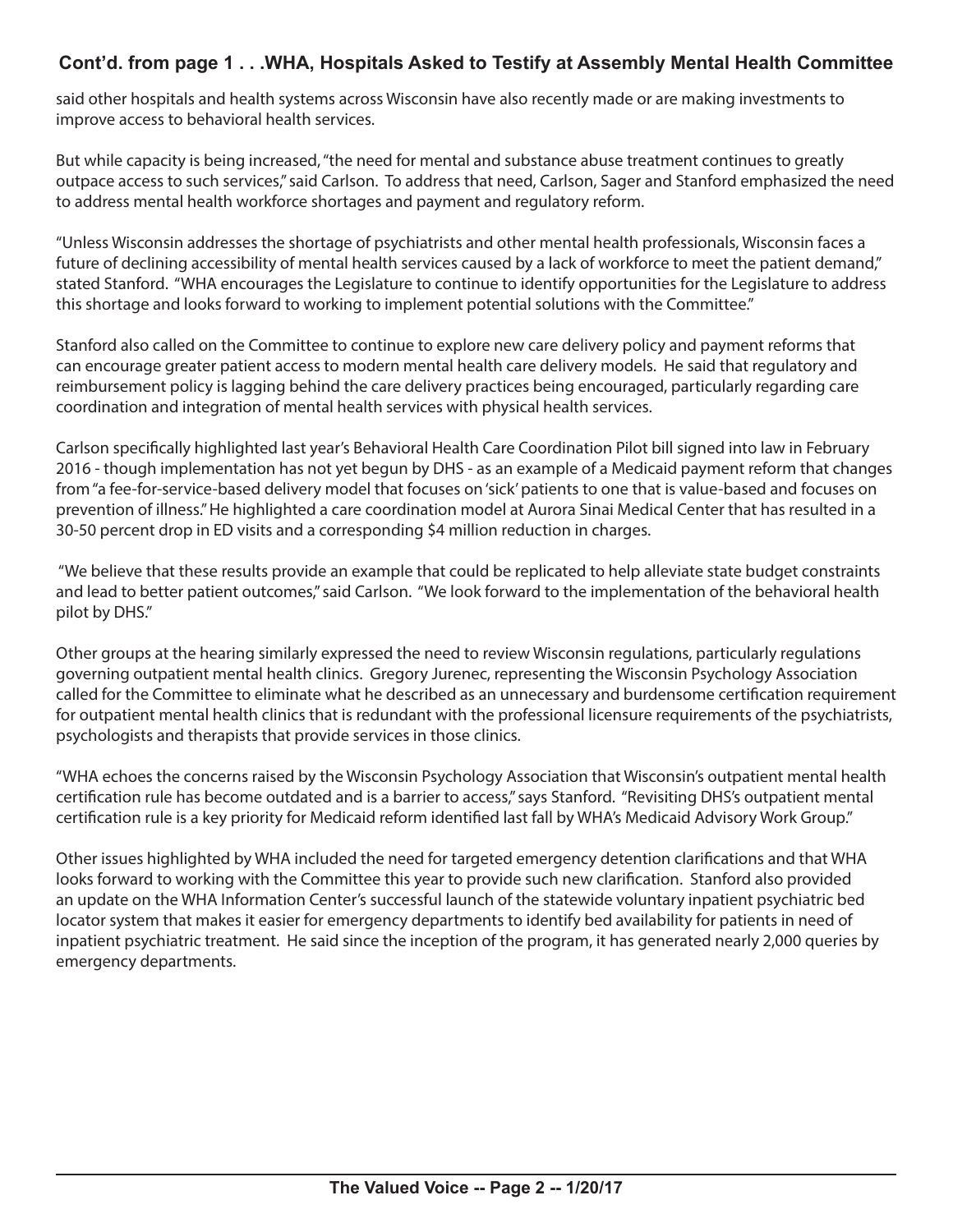## **New ePDMP launched January 17**

*Prescribers and dispensers will need to take action*

Significant changes to the Wisconsin Prescription Drug Program (PDMP) are occurring, and prescribers and dispensers will need to act to continue to be able to access the PDMP and to start the process to connect to the new PDMP via their electronic health record (EHR).

On January 17, 2017, the Wisconsin Department of Safety and Professional Services (DSPS) launched the Enhanced Prescription Drug Monitoring Program (ePDMP) intended to provide more streamlined web access to PDMP data and new analytics and visualizations of the PDMP data. As communicated in emails December 16, 2016 from DSPS to licensed prescribers, licensed pharmacists and pharmacy managers, data users and submitters to the new ePDMP are required to re-register to use the new ePDMP. Information about the new ePDMP and registration can be found here: http://dsps.wi.gov/pdmp

In addition, DSPS has requested that WHA alert health systems that are interested in utilizing their federally-certified EHR technology to access the ePDMP data through their EHR to contact the Wisconsin Enhanced Prescription Drug Monitoring Program. DSPS is encouraging health care organizations to contact DSPS soon so they can complete the integration process before April 1, 2017. During a December 12, DSPS webinar on WI ePDMP-EHR Integration, DSPS directed organizations interested in connecting their EHR to the ePDMP to go to http://portal.wi.gov/register/index.html#pdmp for technical/logistical details, which includes a subscription agreement contract with DSPS's vendor and an outline of the implementation model.

For additional information about giving DSPS notice of your interest in EHR integration with the ePDMP, the Prescription Drug Monitoring Program can be reached at pdmp@wisconsin.gov or 608-266-0011.

# **Save-the-Date: Advocacy Day 2017 – April 19 in Madison**

Make an impact in Madison for your hospital by marking your calendar to attend WHA's Advocacy Day 2017 on April 19. Advocacy Day is one of the best ways your hospital employees, trustees and volunteers can make an important, visible impact in the State Capitol.

As always, Advocacy Day 2017 will have an outstanding keynote speaker and the popular legislative leaders panel discussion. In addition, Gov. Scott Walker has been invited to offer a luncheon keynote address.

The highlight of Advocacy Day is always the hundreds of attendees who take what they've learned during the day and then meet with their legislators in the State Capitol in the afternoon. Speaking up on behalf of your hospital by meeting with your legislators during Advocacy Day is essential in helping educate legislators on your hospital and on health care issues.

Save the date and plan to join over 1,000 peers from across the state at Advocacy Day 2017 at the Monona Terrace in Madison. A complete program of the day's events and the link to online registration will be available at www.wha.org in early February.

## **Register Today for WHA Physician Leadership Development Conference**

This year's conference, scheduled March 10-11 at The American Club in Kohler, will include a full day with Kevin O'Connor focusing on the skills needed to elicit connection, communication and cooperation from fellow medical professionals, in a session titled "Emotional Intelligence: The Final Frontier." In addition, a half-day discussion led by Jennifer Grebenschikoff will focus on the physician leader's role in strategic physician recruitment and retention. Continuing medical education credits are available again this year.

Both O'Connor and Grebenschikoff are nationally-recognized faculty from the American Association for Physician Leadership (AAPL), formerly the American College of Physician Executives, and both will discuss important and practical leadership skills that help physician leaders move beyond their clinical training.

Online registration is available at www.wha.org or directly at www.cvent.com/d/nvq2w6.